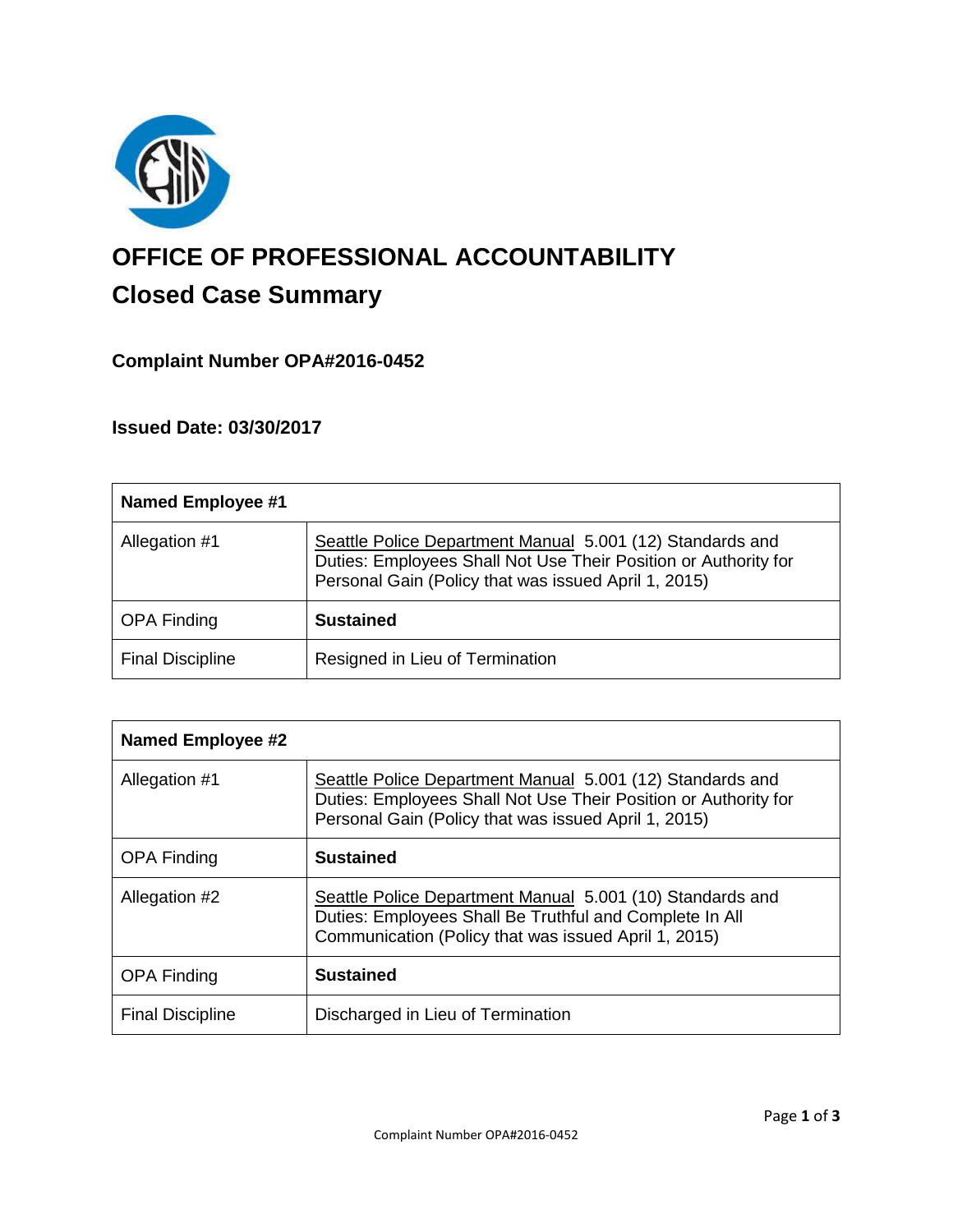## **INCIDENT SYNOPSIS**

Named Employee #2 applied for a position, and Named Employee #1 was involved in the hiring process for that position.

## **COMPLAINT**

The anonymous complainant alleged that Named Employee #2 was dishonest and cheated on a preliminary test at work, and that Named Employee #1 was dishonest by assisting Named Employee #2 with cheating and also used her position for personal gain.

### **INVESTIGATION**

The OPA investigation included the following actions:

- 1. Review of the complaint
- 2. Search for and review of all relevant records and other evidence
- 3. Interviews of SPD employees

## **ANALYSIS AND CONCLUSION**

Named Employee #1 used her position as a SPD employee to give her spouse (Named Employee #2) access to testing questions and interview information not available to other applicants for the same position for which Named Employee #2 had applied. As the spouse of Named Employee #2, Named Employee #1 stood to gain from this should Named Employee #2 a temporary employee with SPD- obtain a permanent position with SPD.

Named Employee #2 used his position as a SPD temporary employee to obtain from his spouse (Named Employee #1) access to testing questions and interview information not available to other applicants for the same position for which Named Employee #2 had applied.

Named Employee #2 told OPA he was not aware when he received the test questions and interview information from Named Employee #1 that they were confidential, or that they were the actual questions to be used. However, when Named Employee #2 took the actual test, he realized the test was exactly the same as what Named Employee #1 had previously sent him and that the interview questions were also the same. Even though Named Employee #2 realized he had been given an unfair advantage over other applicants, he proceeded to take the test and participate in the interview without disclosing to HR or those involved in the interviews the fact he had been exposed to the information beforehand. This behavior was deceptive in that, by not revealing to those administering the test and interview, Named Employee #2 presented his answers to the written test and in the interview as being without the unfair advantage of having seen the questions in advance.